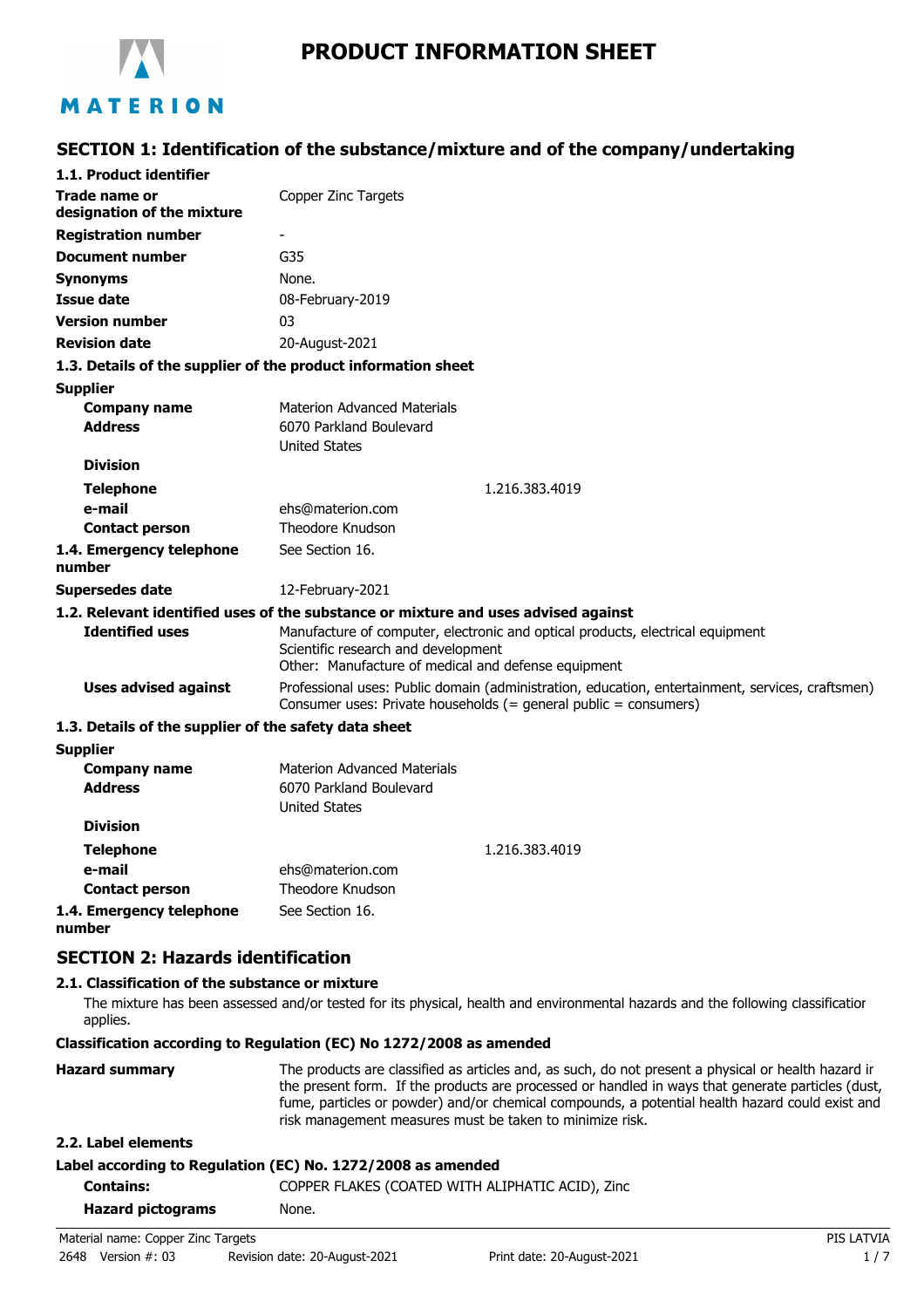| Signal word                       | None.                                                                                                                                                                                                                                                                 |
|-----------------------------------|-----------------------------------------------------------------------------------------------------------------------------------------------------------------------------------------------------------------------------------------------------------------------|
| <b>Hazard statements</b>          | The material as sold in solid form is generally not considered hazardous. However, if the process<br>involves grinding, melting, cutting or any other process that causes a release of dust or fumes,<br>hazardous levels of airborne particulate could be generated. |
| <b>Precautionary statements</b>   |                                                                                                                                                                                                                                                                       |
| <b>Prevention</b>                 | Observe good industrial hygiene practices.                                                                                                                                                                                                                            |
| <b>Response</b>                   | Wash hands after handling.                                                                                                                                                                                                                                            |
| <b>Storage</b>                    |                                                                                                                                                                                                                                                                       |
| P405                              | Store locked up.                                                                                                                                                                                                                                                      |
| <b>Disposal</b>                   |                                                                                                                                                                                                                                                                       |
| P501<br>P502                      | Dispose of contents/container in accordance with local/regional/national/international regulations.<br>Refer to manufacturer/supplier for information on recovery/recycling.                                                                                          |
| Supplemental label<br>information | For further information, please contact the Product Stewardship Department at $+1.216.383.4019$ .                                                                                                                                                                     |
| 2.3. Other hazards                | None known.                                                                                                                                                                                                                                                           |

### **SECTION 3: Composition/information on ingredients**

**3.2. Mixtures**

**General information**

| <b>Chemical name</b>                          | $\frac{0}{0}$ | No.                    | CAS-No. / EC REACH Registration No. Index No. |                      | <b>Notes</b> |
|-----------------------------------------------|---------------|------------------------|-----------------------------------------------|----------------------|--------------|
| COPPER FLAKES (COATED WITH<br>ALIPHATIC ACID) | $50 - 75$     | 7440-50-8<br>231-159-6 | 01-2119480154-42-0080                         |                      |              |
| <b>Classification: -</b>                      |               |                        |                                               |                      |              |
| <b>Zinc</b>                                   | $25 - 50$     | 7440-66-6<br>231-175-3 |                                               | $030 - 001 - 01 - 9$ |              |
| <b>Classification:</b> Water-React. 3;H261    |               |                        |                                               |                      |              |

### **SECTION 4: First aid measures**

**General information** Not available.

| 4.1. Description of first aid measures                                                   |                                                                                        |
|------------------------------------------------------------------------------------------|----------------------------------------------------------------------------------------|
| <b>Inhalation</b>                                                                        | Not available.                                                                         |
| <b>Skin contact</b>                                                                      | Wash hands with water as a precaution.                                                 |
| Eye contact                                                                              | Flush eyes with water as a precaution.                                                 |
| <b>Ingestion</b>                                                                         | Rinse mouth. Get medical advice/attention if you feel unwell.                          |
| 4.2. Most important<br>symptoms and effects, both<br>acute and delayed                   | Under normal conditions of intended use, this material does not pose a risk to health. |
| 4.3. Indication of any<br>immediate medical attention<br>and special treatment<br>needed | Treat symptomatically.                                                                 |

### **SECTION 5: Firefighting measures**

| General fire hazards                                                                       | No unusual fire or explosion hazards noted.                                                |  |
|--------------------------------------------------------------------------------------------|--------------------------------------------------------------------------------------------|--|
| 5.1. Extinguishing media<br>Suitable extinguishing<br>media                                | Powder. Dry sand.                                                                          |  |
| Unsuitable extinguishing<br>media                                                          | Do not use water as an extinguisher.                                                       |  |
| 5.2. Special hazards arising<br>from the substance or<br>mixture                           | This product is not flammable.                                                             |  |
| 5.3. Advice for firefighters<br><b>Special protective</b><br>equipment for<br>firefighters | Wear suitable protective equipment.                                                        |  |
| <b>Special firefighting</b><br>procedures                                                  | Move containers from fire area if you can do so without risk.                              |  |
| <b>Specific methods</b>                                                                    | Use standard firefighting procedures and consider the hazards of other involved materials. |  |
| Material name: Copper Zinc Targets                                                         | PIS LATVIA                                                                                 |  |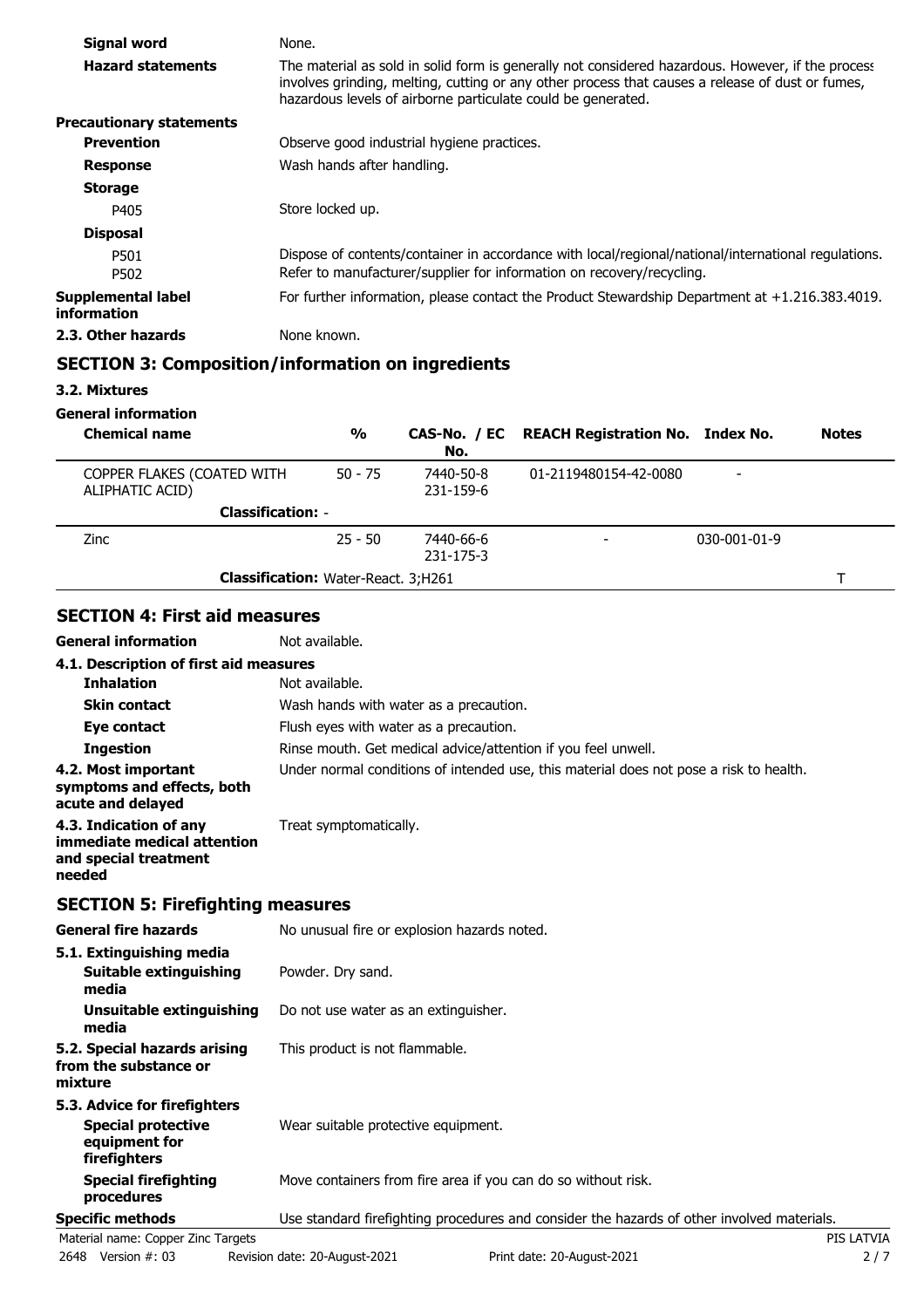### **SECTION 6: Accidental release measures**

|                                                              | 6.1. Personal precautions, protective equipment and emergency procedures                                                            |
|--------------------------------------------------------------|-------------------------------------------------------------------------------------------------------------------------------------|
| For non-emergency<br>personnel                               | Wear appropriate protective equipment and clothing during clean-up. For personal protection, see<br>section 8 of the PIS.           |
| For emergency<br>responders                                  | Wear appropriate protective equipment and clothing during clean-up. Use personal protection<br>recommended in Section 8 of the PIS. |
| 6.2. Environmental<br>precautions                            | Avoid release to the environment.                                                                                                   |
| 6.3. Methods and material for<br>containment and cleaning up | Clean up in accordance with all applicable regulations.                                                                             |
| 6.4. Reference to other<br>sections                          | Not available.                                                                                                                      |

### **SECTION 7: Handling and storage**

| 7.1. Precautions for safe<br>handling                                          | Wear gloves to prevent metal cuts and skin abrasions during handling. Observe good industrial<br>hygiene practices. |
|--------------------------------------------------------------------------------|---------------------------------------------------------------------------------------------------------------------|
| 7.2. Conditions for safe<br>storage, including any<br><i>incompatibilities</i> | Keep locked up. Store away from incompatible materials (see Section 10 of the PIS).                                 |
| 7.3. Specific end use(s)                                                       | Not available.                                                                                                      |

### **SECTION 8: Exposure controls/personal protection**

### **8.1. Control parameters**

### **Occupational exposure limits**

| <b>Components</b>                                                | Latvia. OELs. Occupational exposure limit values of chemical substances in work environment<br><b>Type</b> | <b>Value</b>                                                                                                                                                                                                                                                                                                                                                                                           |
|------------------------------------------------------------------|------------------------------------------------------------------------------------------------------------|--------------------------------------------------------------------------------------------------------------------------------------------------------------------------------------------------------------------------------------------------------------------------------------------------------------------------------------------------------------------------------------------------------|
| COPPER FLAKES (COATED<br>WITH ALIPHATIC ACID)<br>(CAS 7440-50-8) | <b>STEL</b>                                                                                                | $1 \text{ mg/m}$                                                                                                                                                                                                                                                                                                                                                                                       |
|                                                                  | <b>TWA</b>                                                                                                 | $0,5$ mg/m3                                                                                                                                                                                                                                                                                                                                                                                            |
| <b>Biological limit values</b>                                   | No biological exposure limits noted for the ingredient(s).                                                 |                                                                                                                                                                                                                                                                                                                                                                                                        |
| <b>Recommended monitoring</b><br>procedures                      | Follow standard monitoring procedures.                                                                     |                                                                                                                                                                                                                                                                                                                                                                                                        |
| <b>Derived no effect levels</b><br>(DNELs)                       | Not available.                                                                                             |                                                                                                                                                                                                                                                                                                                                                                                                        |
| <b>Predicted no effect</b><br>concentrations (PNECs)             | Not available.                                                                                             |                                                                                                                                                                                                                                                                                                                                                                                                        |
| 8.2. Exposure controls                                           |                                                                                                            |                                                                                                                                                                                                                                                                                                                                                                                                        |
| <b>Appropriate engineering</b><br>controls                       |                                                                                                            | Good general ventilation (typically 10 air changes per hour) should be used. Ventilation rates should<br>be matched to conditions. If applicable, use process enclosures, local exhaust ventilation, or other<br>engineering controls to maintain airborne levels below recommended exposure limits. If exposure<br>limits have not been established, maintain airborne levels to an acceptable level. |
|                                                                  | Individual protection measures, such as personal protective equipment                                      |                                                                                                                                                                                                                                                                                                                                                                                                        |
| <b>General information</b>                                       | Not available.                                                                                             |                                                                                                                                                                                                                                                                                                                                                                                                        |
| Eye/face protection                                              |                                                                                                            | Wear approved safety glasses, goggles, face shield and/or welder's helmet when risk of eye injury<br>is present, particularly during operations that generate dust, mist or fume.                                                                                                                                                                                                                      |
| <b>Skin protection</b>                                           |                                                                                                            |                                                                                                                                                                                                                                                                                                                                                                                                        |
| - Hand protection                                                | Wear gloves to prevent metal cuts and skin abrasions during handling.                                      |                                                                                                                                                                                                                                                                                                                                                                                                        |
| - Other                                                          | No specific recommendations.                                                                               |                                                                                                                                                                                                                                                                                                                                                                                                        |
| <b>Respiratory protection</b>                                    |                                                                                                            | If ventilation is insufficient, suitable respiratory protection must be provided.                                                                                                                                                                                                                                                                                                                      |
| <b>Thermal hazards</b>                                           | Wear appropriate thermal protective clothing, when necessary.                                              |                                                                                                                                                                                                                                                                                                                                                                                                        |
| <b>Hygiene measures</b>                                          | remove contaminants.                                                                                       | Always observe good personal hygiene measures, such as washing after handling the material and<br>before eating, drinking, and/or smoking. Routinely wash work clothing and protective equipment to                                                                                                                                                                                                    |
| <b>Environmental exposure</b><br>controls                        |                                                                                                            | Inform appropriate managerial or supervisory personnel of all environmental releases.                                                                                                                                                                                                                                                                                                                  |

### **SECTION 9: Physical and chemical properties**

### **9.1. Information on basic physical and chemical properties**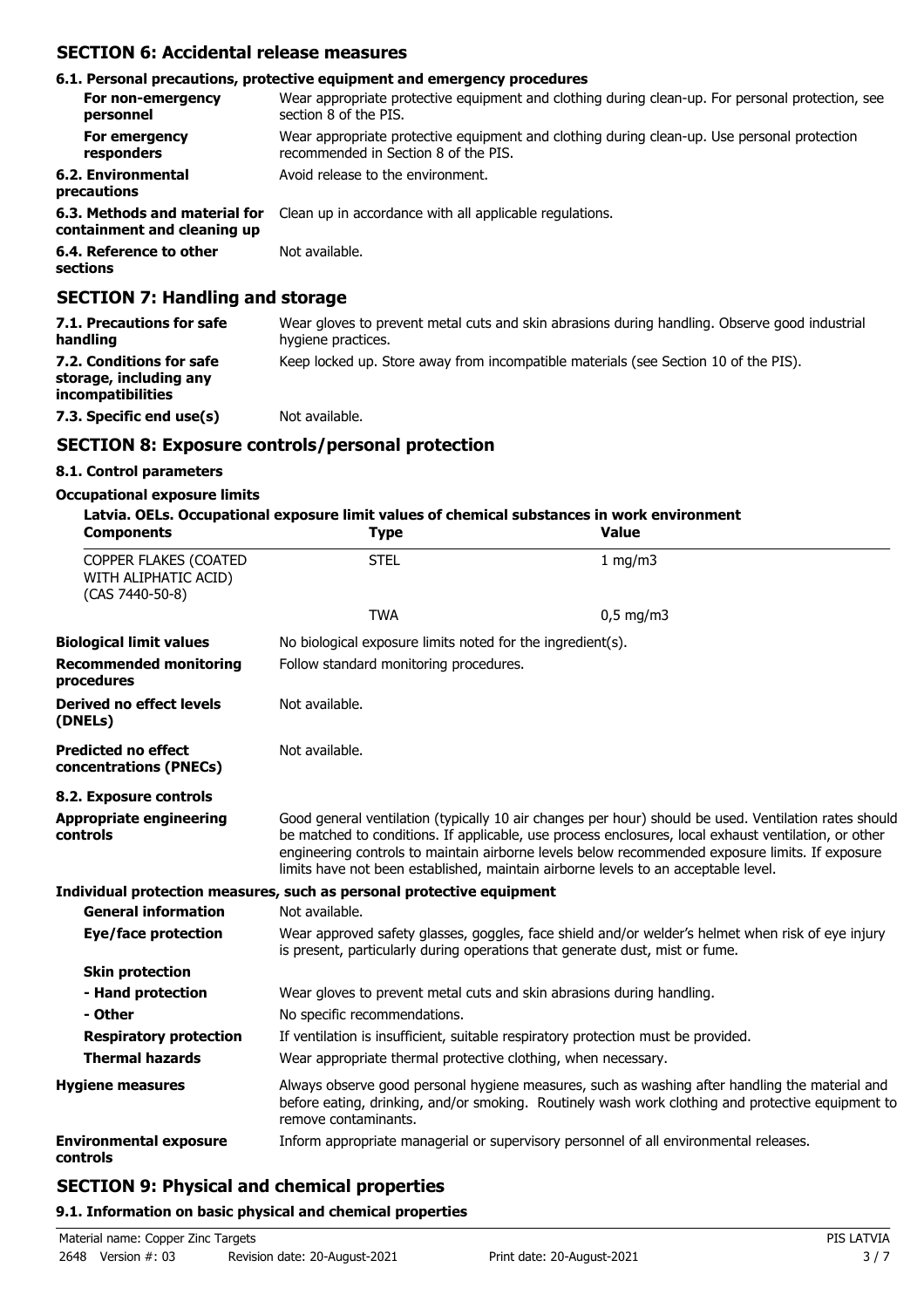| <b>Appearance</b>                                   |                                                 |
|-----------------------------------------------------|-------------------------------------------------|
| <b>Physical state</b>                               | Solid.                                          |
| Form                                                | Solid.                                          |
| Colour                                              | Yellow.                                         |
| <b>Odour</b>                                        | None.                                           |
| <b>Odour threshold</b>                              | Not applicable.                                 |
| рH                                                  | Not applicable.                                 |
| Melting point/freezing point                        | 904,44 °C (1660 °F) estimated / Not applicable. |
| Initial boiling point and<br>boiling range          | Not applicable.                                 |
| <b>Flash point</b>                                  | Not applicable.                                 |
| <b>Evaporation rate</b>                             | Not applicable.                                 |
| Flammability (solid, gas)                           | None known.                                     |
| <b>Upper/lower flammability or explosive limits</b> |                                                 |
| <b>Explosive limit - lower (</b><br>%)              | Not applicable.                                 |
| <b>Explosive limit - lower (</b><br>%) temperature  | Not applicable.                                 |
| <b>Explosive limit - upper</b><br>(%)               | Not applicable.                                 |
| <b>Explosive limit - upper (</b><br>%) temperature  | Not applicable.                                 |
| Vapour pressure                                     | Not applicable.                                 |
| <b>Vapour density</b>                               | Not applicable.                                 |
| <b>Relative density</b>                             | Not applicable.                                 |
| Solubility(ies)                                     |                                                 |
| Solubility (water)                                  | Insoluble.                                      |
| Solubility (other)                                  | Not applicable.                                 |
| <b>Partition coefficient</b><br>(n-octanol/water)   | Not applicable.                                 |
| <b>Auto-ignition temperature</b>                    | Not applicable.                                 |
| <b>Decomposition temperature</b>                    | Not applicable.                                 |
| <b>Viscosity</b>                                    | Not applicable.                                 |
| <b>Explosive properties</b>                         | Not explosive.                                  |
| <b>Oxidising properties</b>                         | Not oxidising.                                  |
| 9.2. Other information                              |                                                 |
| <b>Density</b>                                      | 8,22 g/cm3 estimated                            |

### **SECTION 10: Stability and reactivity**

| 10.1. Reactivity                            | The product is stable and non-reactive under normal conditions of use, storage and transport. |
|---------------------------------------------|-----------------------------------------------------------------------------------------------|
| 10.2. Chemical stability                    | Material is stable under normal conditions.                                                   |
| 10.3. Possibility of hazardous<br>reactions | No dangerous reaction known under conditions of normal use.                                   |
| 10.4. Conditions to avoid                   | Contact with incompatible materials.                                                          |
| 10.5. Incompatible materials                | Strong oxidising agents.                                                                      |
| 10.6. Hazardous<br>decomposition products   | Irritating and/or toxic fumes and gases may be emitted upon the product's decomposition.      |

# **SECTION 11: Toxicological information**

| General information                             | Occupational exposure to the substance or mixture may cause adverse effects. |
|-------------------------------------------------|------------------------------------------------------------------------------|
| <b>Information on likely routes of exposure</b> |                                                                              |
| <b>Inhalation</b>                               | Not likely, due to the form of the product.                                  |
| <b>Skin contact</b>                             | No adverse effects due to skin contact are expected.                         |
| Eye contact                                     | Not relevant, due to the form of the product.                                |
| <b>Ingestion</b>                                | Expected to be a low ingestion hazard.                                       |

Material name: Copper Zinc Targets **PIS LATVIA**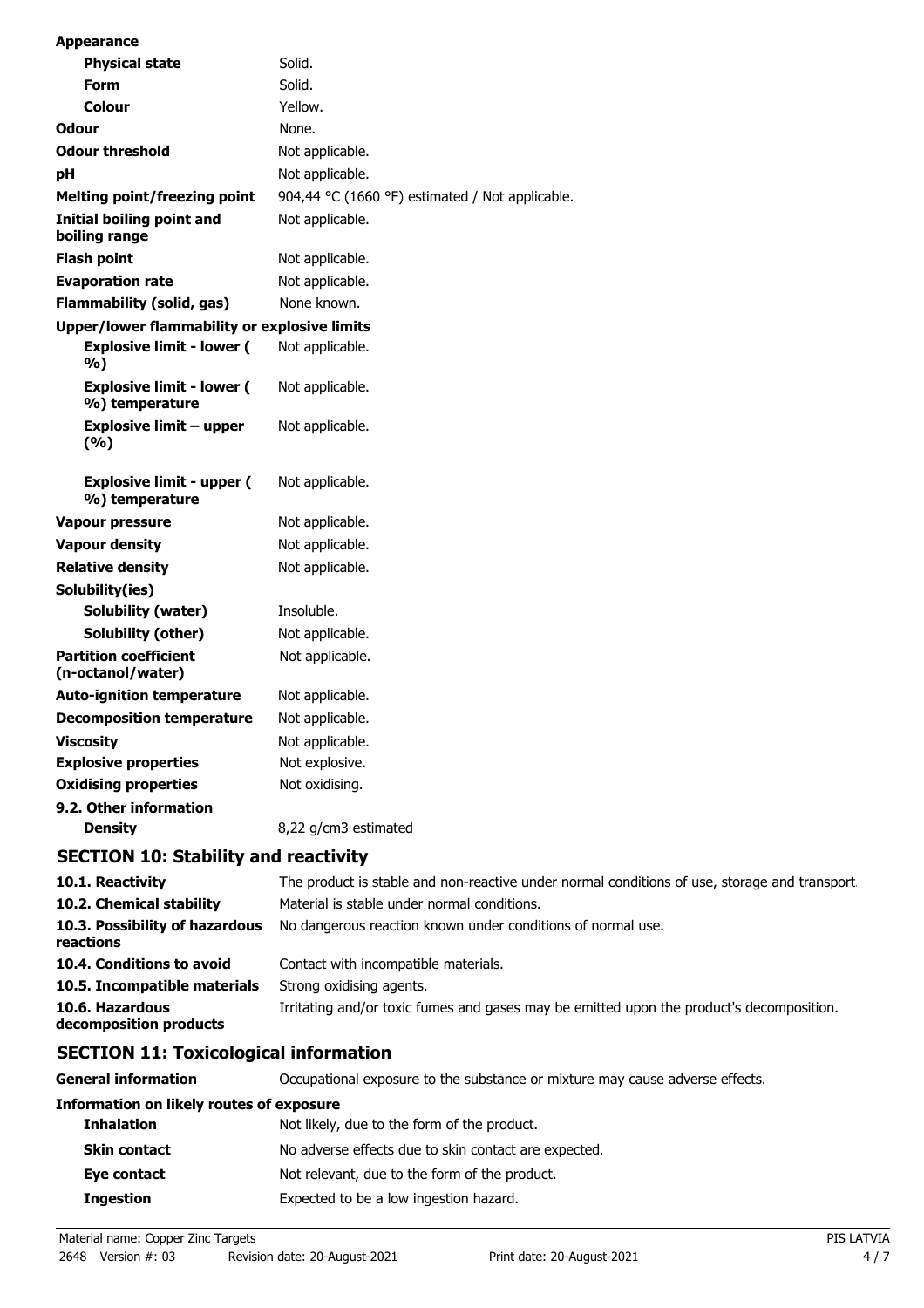| <b>Symptoms</b>                                       | None known.                                   |  |
|-------------------------------------------------------|-----------------------------------------------|--|
| 11.1. Information on toxicological effects            |                                               |  |
| <b>Acute toxicity</b>                                 | None known.                                   |  |
| <b>Skin corrosion/irritation</b>                      | Not relevant, due to the form of the product. |  |
| Serious eye damage/eye<br>irritation                  | Not likely, due to the form of the product.   |  |
| <b>Respiratory sensitisation</b>                      | Not a respiratory sensitizer.                 |  |
| <b>Skin sensitisation</b>                             | Not a skin sensitiser.                        |  |
| Germ cell mutagenicity                                | Not classified.                               |  |
| <b>Carcinogenicity</b>                                | Not classified.                               |  |
| <b>Reproductive toxicity</b>                          | Not classified.                               |  |
| Specific target organ toxicity<br>- single exposure   | Not classified.                               |  |
| Specific target organ toxicity<br>- repeated exposure | Not classified.                               |  |
| <b>Aspiration hazard</b>                              | Not an aspiration hazard.                     |  |
| Mixture versus substance<br>information               | No information available.                     |  |
| <b>Other information</b>                              | Not available.                                |  |

# **SECTION 12: Ecological information**

#### **12.1. Toxicity**

| <b>Product</b>                                             |                | <b>Species</b>                                                               | <b>Test Results</b>             |  |
|------------------------------------------------------------|----------------|------------------------------------------------------------------------------|---------------------------------|--|
| Copper Zinc Targets                                        |                |                                                                              |                                 |  |
| <b>Aquatic</b>                                             |                |                                                                              |                                 |  |
| Acute                                                      |                |                                                                              |                                 |  |
| Crustacea                                                  | <b>EC50</b>    | Daphnia                                                                      | 2,8 mg/l, 48 hours estimated    |  |
| Fish                                                       | <b>LC50</b>    | Fish                                                                         | 0,0401 mg/l, 96 hours estimated |  |
| <b>Components</b>                                          |                | <b>Species</b>                                                               | <b>Test Results</b>             |  |
| COPPER FLAKES (COATED WITH ALIPHATIC ACID) (CAS 7440-50-8) |                |                                                                              |                                 |  |
| <b>Aquatic</b>                                             |                |                                                                              |                                 |  |
| Acute                                                      |                |                                                                              |                                 |  |
| Crustacea                                                  | <b>EC50</b>    | Blue crab (Callinectes sapidus)                                              | $0,0031$ mg/l                   |  |
| Fish                                                       | <b>LC50</b>    | Fathead minnow (Pimephales promelas)                                         | 0,0219 - 0,0446 mg/l, 96 hours  |  |
| Zinc (CAS 7440-66-6)                                       |                |                                                                              |                                 |  |
| <b>Aquatic</b>                                             |                |                                                                              |                                 |  |
| Acute                                                      |                |                                                                              |                                 |  |
| Fish                                                       | <b>LC50</b>    | Bony fish superclass (Osteichthyes)                                          | 0,52 - 3,59 mg/l, 96 hours      |  |
|                                                            |                | * Estimates for product may be based on additional component data not shown. |                                 |  |
| 12.2. Persistence and<br>degradability                     |                | No data is available on the degradability of this product.                   |                                 |  |
| 12.3. Bioaccumulative<br>potential                         | Not available. |                                                                              |                                 |  |
| <b>Partition coefficient</b><br>n-octanol/water (log Kow)  | Not available. |                                                                              |                                 |  |
| <b>Bioconcentration factor (BCF)</b>                       | Not available. |                                                                              |                                 |  |
| 12.4. Mobility in soil                                     | Not available. |                                                                              |                                 |  |
| 12.5. Results of PBT and<br>vPvB assessment                |                | Not a PBT or vPvB substance or mixture.                                      |                                 |  |
| 12.6. Other adverse effects                                | Not available. |                                                                              |                                 |  |
| CECTION 12: Dicposal considerations                        |                |                                                                              |                                 |  |

### **SECTION 13: Disposal considerations**

### **13.1. Waste treatment methods**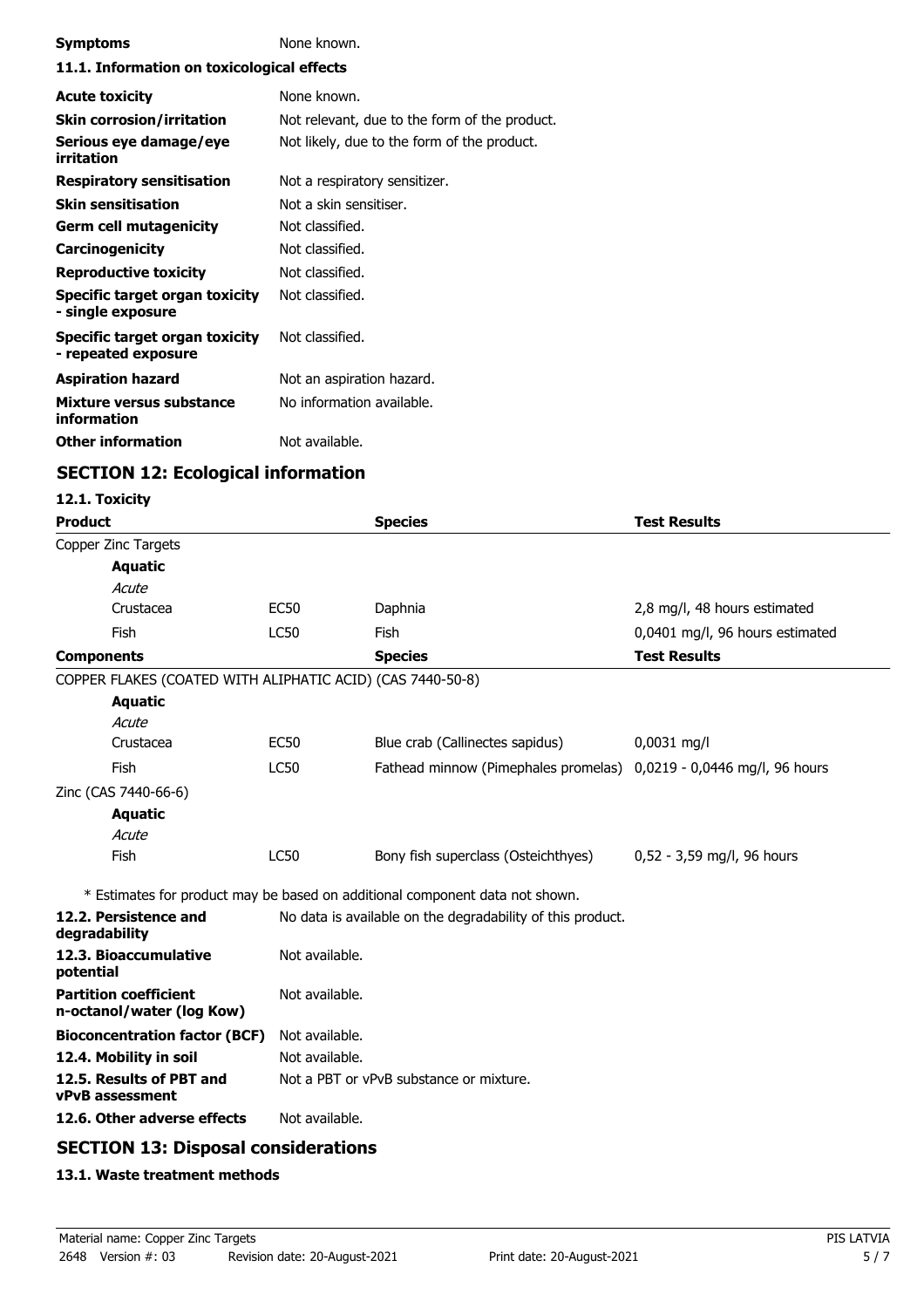| <b>Residual waste</b>                  | Dispose of in accordance with local regulations. Empty containers or liners may retain some product<br>residues. This material and its container must be disposed of in a safe manner (see: Disposal<br>instructions).                                                                                                                            |
|----------------------------------------|---------------------------------------------------------------------------------------------------------------------------------------------------------------------------------------------------------------------------------------------------------------------------------------------------------------------------------------------------|
| <b>Contaminated packaging</b>          | Since emptied containers may retain product residue, follow label warnings even after container is<br>emptied. Empty containers should be taken to an approved waste handling site for recycling or<br>disposal.                                                                                                                                  |
| EU waste code                          | The Waste code should be assigned in discussion between the user, the producer and the waste<br>disposal company.                                                                                                                                                                                                                                 |
| <b>Disposal</b><br>methods/information | Collect and reclaim or dispose in sealed containers at licensed waste disposal site. Do not allow this<br>material to drain into sewers/water supplies. Do not contaminate ponds, waterways or ditches with<br>chemical or used container. Dispose of contents/container in accordance with<br>local/regional/national/international regulations. |
| <b>Special precautions</b>             | Dispose in accordance with all applicable regulations.                                                                                                                                                                                                                                                                                            |

### **SECTION 14: Transport information**

### **ADR**

14.1. - 14.6.: Not regulated as dangerous goods.

#### **RID**

14.1. - 14.6.: Not regulated as dangerous goods.

#### **ADN**

14.1. - 14.6.: Not regulated as dangerous goods.

#### **IATA**

14.1. - 14.6.: Not regulated as dangerous goods.

#### **IMDG**

14.1. - 14.6.: Not regulated as dangerous goods.

### **SECTION 15: Regulatory information**

**15.1. Safety, health and environmental regulations/legislation specific for the substance or mixture**

#### **EU regulations**

**Regulation (EC) No. 1005/2009 on substances that deplete the ozone layer, Annex I and II, as amended** Not listed.

**Regulation (EU) 2019/1021 On persistent organic pollutants (recast), as amended** Not listed.

**Regulation (EU) No. 649/2012 concerning the export and import of dangerous chemicals, Annex I, Part 1 as amended**

Not listed.

**Regulation (EU) No. 649/2012 concerning the export and import of dangerous chemicals, Annex I, Part 2 as amended**

#### Not listed.

**Regulation (EU) No. 649/2012 concerning the export and import of dangerous chemicals, Annex I, Part 3 as amended**

#### Not listed.

**Regulation (EU) No. 649/2012 concerning the export and import of dangerous chemicals, Annex V as amended** Not listed.

**Regulation (EC) No. 166/2006 Annex II Pollutant Release and Transfer Registry, as amended** COPPER FLAKES (COATED WITH ALIPHATIC ACID) (CAS 7440-50-8) Zinc (CAS 7440-66-6)

**Regulation (EC) No. 1907/2006, REACH Article 59(10) Candidate List as currently published by ECHA** Not listed.

### **Authorisations**

**Regulation (EC) No. 1907/2006, REACH Annex XIV Substances subject to authorization, as amended** Not listed.

#### **Restrictions on use**

**Regulation (EC) No. 1907/2006, REACH Annex XVII Substances subject to restriction on marketing and use as amended**

#### Zinc (CAS 7440-66-6)

**Directive 2004/37/EC: on the protection of workers from the risks related to exposure to carcinogens and mutagens at work, as amended.**

Not listed.